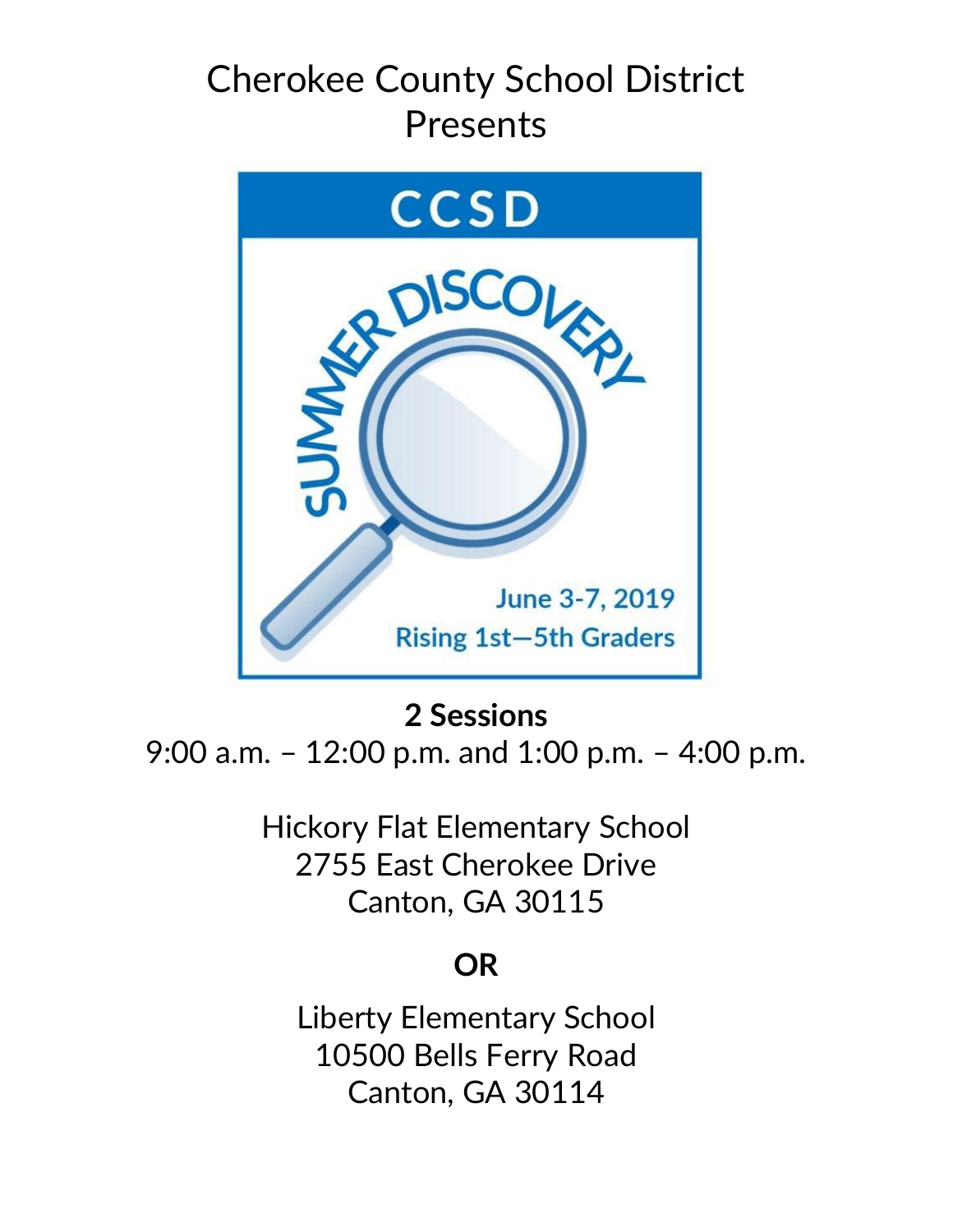#### **Hickory Flat Elementary Classes**

**Magic for Muggles** (4<sup>th</sup> – 5<sup>th</sup>) Indulge your student's creative and literary side with this class inspired by the beloved Harry Potter book series. Using STEAM principles, students will participate in exciting challenges in various engineering, critical thinking, communication, and creative challenges to round out their enchanted week of potions, puzzles, "herbology", and Quidditch. **Jennifer Bledsoe – Morning or Afternoon Session Available**

**Fairy Tale STEAM** (1<sup>st</sup> – 3<sup>rd</sup>)- Morning Session (4<sup>th</sup>-5<sup>th</sup>) Afternoon Session Join us for a week of enchanted engineering! Design, build, paint, sing and dance your way through Arandell, Agrabah, the French countryside and many more fantastic locations! **Naticia Zocca – Morning or Afternoon Session Available**

**The Greatest Showman** (1<sup>st</sup> - 5<sup>th</sup>) The Greatest Showman: Students will use a child friendly script to learn to perform a version of the hit movie-musical, "The Greatest Showman." The class will culminate with a performance in front of a live audience on the last day of camp! Students will have the opportunity to direct, design sets and props, act, sing, and dance. If your child is interested in trying out any aspect of musical theater, this class is for them! **Lauren Caccavone – Morning or Afternoon Session Available**

**Cherokee Showstoppers** (4th - 5<sup>th</sup>) Calling all dancers! If you love to move to rhythm and step to the beat, come be a Cherokee Showstopper! Students will explore various dance styles while learning and creating dances throughout the week! Students will also learn stretching techniques, basic gymnastics skills, and teamwork. Top off the week with a performance for parents that will definitely be a SHOW STOPPER! **Rachel Maddox – Morning or Afternoon Session Available**

**Camps Crafts-A-Lot (4th – 5th)** From Oobleck to Oreos and tiedye to twine, everything about Camp Crafts-A-Lot is guaranteed to be loads of fun! We'll be creating a huge variety of summer crafts using our hands and our imaginations! Bring your creativity and be prepared to have a great time making new friends AND new creations! **Heather S. Johnson – Morning or Afternoon Session Available**

**EXTRA! EXTRA! PAPER PIZZAZZ!** (1<sup>st</sup> - 5<sup>th</sup>) When it comes to crafting, there's one magical material that always comes through: PAPER! Whether it's construction paper, computer paper, or yesterday's newspaper. Please join us to learn and create with paper mache, mosaics, origami, and much more! Guaranteed FUN! **Heather Garrett – Morning or Afternoon Session Available**

**Games Galore** (4<sup>th</sup> – 5<sup>th</sup>) Love to problem solve, use strategy skills and play games, but there's never enough time or someone to play with?? This is the camp session for you! We will have games galore to play; Qwirkle, Chess, Rummikub, Sorry, The Game of Life, Monopoly, Risk, Ticket to Ride, and any other game you would like to play. You can learn new games or play games you just love to play. We'll also have some outside games and fun too. **Linda Warner – Morning or Afternoon Session Available**

### **Hickory Flat Elementary Classes**

**We're STEAMing....** (4<sup>th</sup> - 5<sup>th</sup>) Let's STEAM roll into summer with an exciting week of STEAM challenges, Sphero the coding robot, hands-on science experiments, and daily Art projects to reflect on the day's experiences**. Amanda Savage – Morning or Afternoon Session Available** 

**Drama, Drama, Drama!!! Santa is Sick...** (4<sup>th</sup> - 5<sup>th</sup>) Santa is SICK! What will happen to Christmas? How will all the toys be delivered? Who will save Christmas? Come join us for a Reader's Theater that will be fun for all! Student will be given parts, they will rehearse, create props and backgrounds for the play. 13 or more students are needed for the play. **Joe Davenport – Morning or Afternoon Session Available**

Garden Art (1<sup>st</sup> - 3<sup>rd</sup>) - Morning Session (4<sup>th</sup> -5<sup>th</sup>) Afternoon Session In Garden Art, students will be getting their hands dirty while making some fun and creative crafts that will help our garden and the living things in it. These activities will reinforce their science and art skills. There will be a fun new theme each day of the week, designed to teach the students about the beneficial living things in our gardens. **Michelle Campbell – Morning or Afternoon Session Available**

**"Block by Block"** (4th – 5th) Do you love LEGOs, robots, and Minecraft? If so, then this class is for you! Learn to use block coding in different programs. Smartphone apps, robots, video games, small business—the world runs on code. Software jobs are predicted to grow 34% in the next few years, making coding and app development the world's most in-demand skills. Jumpin now and have fun learning! **Lisa Lougheed – Morning or Afternoon Session Available**

**Farm to Table: Kid Style** (1<sup>st</sup> - 3<sup>rd</sup>)- Morning Session (4<sup>th</sup> - 5<sup>th</sup>) -Afternoon Session Use math, science, reading and art to learn about happenings on a farm! Each day will consist of a demonstration from local farmers and gardeners. Interact with animals, eat yummy farm food, and make crafts for your own farm or garden. **Heather Amos – Morning or Afternoon Session Available**

America at War (4<sup>th</sup> - 5<sup>th</sup>) Over the course of a week, we will travel back to different time periods as we learn about "America at War" through the use of technology and hands-on experiences. On Monday we will travel back to the Revolutionary War, Tuesday to the Civil War, Wednesday to World War One, Thursday to World War Two, and Friday to the Cold War. Get your time travelers ready for a week of exploring the weapons, battles, music, food, leaders, strategies, causes, outcomes, and so much more that made these wars ones we will never forget! It is sure to be an amazing experience each day! **Sandi Price Harrison – Morning Session Only**

**Craft Academy** (4<sup>th</sup> - 5<sup>th</sup>) This class will include hands on activities for students who love crafting using different materials such as paint and tie dye. While making new friends, students will learn to use designing programs to create their own products. **Kristin Covington and Leeanne Hartman – Morning or Afternoon Session Available**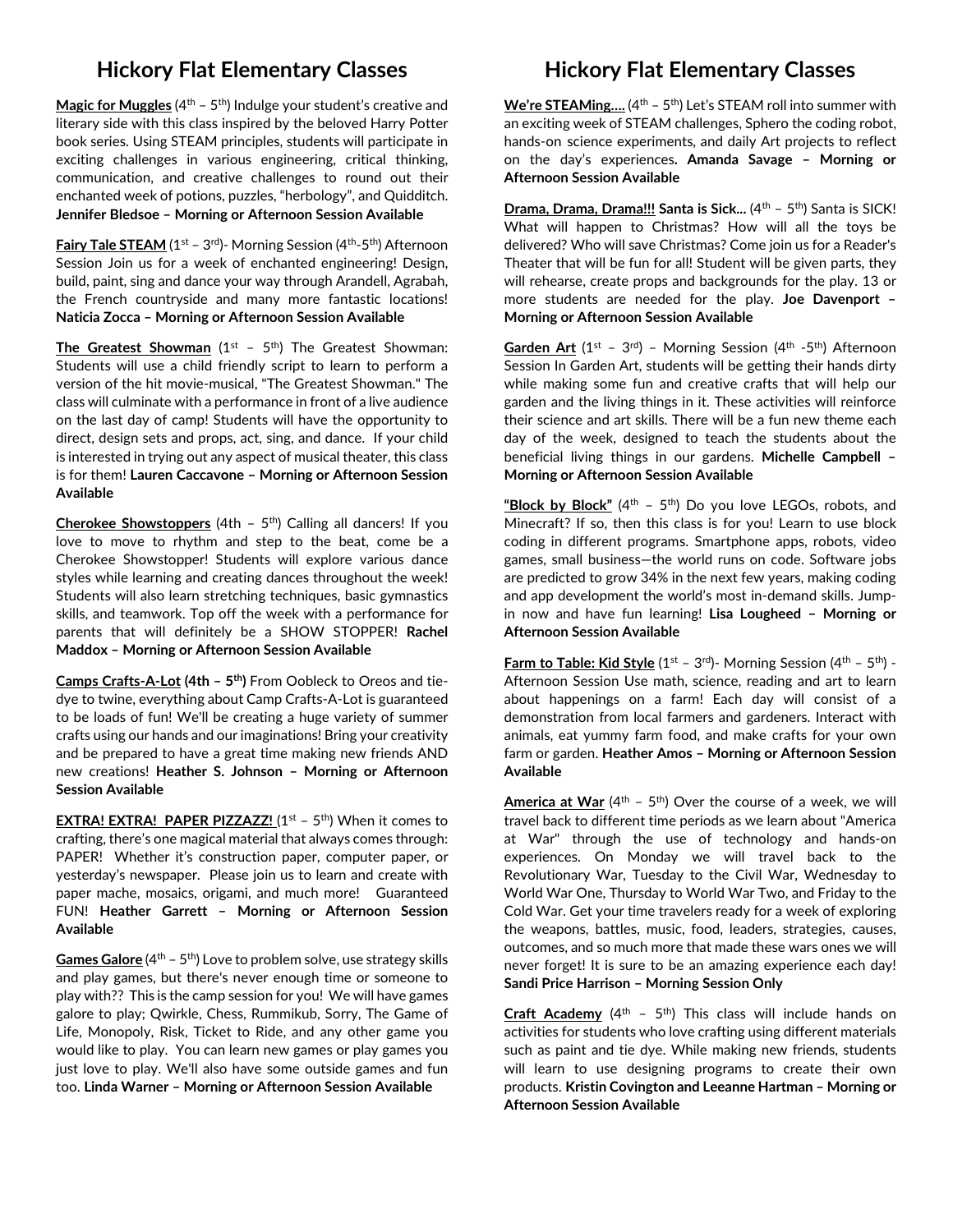#### **Hickory Flat Elementary Classes**

**IMPROVe your Imagination with IMPROV** (1st - 3rd) Morning Session ( $4<sup>th</sup>$  -  $5<sup>th</sup>$ ) Afternoon Session Have fun exploring creativity through Improvisational Acting! Students will participate in acting out skits and playing games that give them a chance to really use their imaginations. We will use various prompts and even develop skits of our own. This is a fun way for students to explore their wit and humor while being creative! **Courtnie Freeman – Morning and Afternoon Session Available** 

**Cheerleading**  $(4^{th} - 5^{th})$  Want to learn or improve your cheerleading skills? Come join us at Hickory Flat this summer. We will teach you all the basic cheerleading skills and put together a full routine including jumps, stunts, tumbling, pyramid, cheer and dance! **Michelle Giles – Morning or Afternoon Session Available**

Pop Art! (4<sup>th</sup> - 5<sup>th</sup>) Students will learn about the history of Pop Art by studying the works of Andy Warhol and Roy Lichtenstein. Students will create a work inspired by each of these artists to display in a gallery show with classmates! **Staci Cordery – Morning or Afternoon Session Available**

**LEGO Logistics** (4<sup>th</sup> - 5<sup>th</sup>) Students will learn about all aspects of LEGO building. They will work cooperatively to build and present creations. They will also have FUN together through LEGO games and activities. **Lauren Cunningham – Morning or Afternoon Session Available**

**Recorders ROCK!** (4<sup>th</sup> - 5<sup>th</sup>) Have you ever wanted to learn how to play the 7-holed song flute called the recorder? THIS IS YOUR CHANCE! Join Mrs. Whitley for fun-filled activities involving movement, singing, and learning all about the instrument called the recorder. Students will learn how to read basic music notation and will learn how to correctly hold and play several songs on a recorder. Music activities will be supplemented by computer-animated music notation. Students will learn from the teacher, through small groups, and through interactive music education games. **Kristina Whitley – Morning or Afternoon Session Available**

**Racing and Flying Discovery!** (1<sup>st</sup> - 3<sup>rd</sup>) How would you like to build your own derby car and race your friends on a track that you build? What about making different style model airplanes and seeing how far they'll fly? You can do both at Racing and Flying Discovery. **Kathy Ford – Morning Session Only**

**Easy Crafts for Kids** (1<sup>st</sup> - 3<sup>rd</sup>) Easy Crafts for Kids is a passport to scores of fun unique crafts: Poms, Stems and Wiggles: Pencil Toppers, Sun Flower, Pom Pom Kitty, Clay Pots of Fun: Angel , Bunny, Chicken, Butterfly, Aquarium Cartoon Animals, Papier-Mache Creatures, Dancing Monsters and much more. **Kathy Ford – Afternoon Session Only**

**Unicorns and Glitter Galore! (**1st – 5th) Do you love unicorns, glitter and rainbows? Then this class is for you! Come sparkle, shine and fly into this unicorn themed DIY class! **Natalie Hamlin** 

**– Morning or Afternoon Session Available**

#### **Hickory Flat Elementary Classes**

**Creative learning with Minecraft Education Edition!** (4<sup>th</sup> - 5<sup>th</sup>) Learn coding, work on math skills, or explore in Chemistry using Minecraft Education Edition! Students will explore the wonders of chemistry where they mix chemicals without exploding! They can also complete computer coding activities that help build 21st century skills! Come and build, explore and create with the world of Minecraft in the classroom friendly version of Minecraft known as Minecraft Education Edition! **Susan Lumpkin – Morning or Afternoon Session Available**

Whimsical Weavers (4<sup>th</sup> - 5<sup>th</sup>) Explore the wonderful world of weaving and textile art. Each day students will create works of art like mini-me's, usable objects such as beautiful baskets and real rugs with yarn, t-shirts, and recycled materials while learning skills to keep them busy all summer! **Kay Martin – Morning Session Only**

**Sports & Scavenger Hunts** (1<sup>st</sup> - 3<sup>rd</sup>) - Morning Session (4<sup>th</sup> - 5<sup>th</sup>) -Afternoon Session Keep your mind and boy active this summer with a fun combination of sports activities and scavenger hunts. Learn more about different sports from the Summer Olympics while searching for clues and solving mysteries during our daily scavenger hunts. **Kelly Morris – Morning or Afternoon Session Available**

Mission Improvable (4<sup>th</sup> - 5<sup>th</sup>) Improvisation Camp will engage participants in the art of improvisational theater, while becoming confident in creative expression and performance. Campers will learn through theater games, improvisational exercises and ensemble-building activities. Props and costumes will make the day extra fun! **Kay Martin – Afternoon Session Only**

**Super Summer Science and STEM** (1<sup>st</sup> - 3<sup>rd</sup>) - Morning Session  $(4<sup>th</sup> -5<sup>th</sup>)$  – Afternoon Session Young scientist and engineers will investigate hands-on, age appropriate Science Experiments/Activities and STEM Design Challenges. Sessions will include individual and group/team exploration that are not only fun and exciting, but also standards based. STEM Design Challenges will involve a focus on problem solving skills using the STEM Design Loop and will be focused on students' interest. Students are encouraged to start collecting consumables now to use for possible challenges! **Mollie Dunn – Morning or Afternoon Session Available**

**Queasy to Curious** ( $4<sup>th</sup> - 5<sup>th</sup>$ ) Ever wondered what the inside structure of a frog, worm, or squid look like? Toss out the textbooks-little scientists will learn anatomy through the life cycle of living creatures with hands-on, safe, and sanitary lab experiments. They will also Skype with a scientist, have virtual dissections, create 3D model food webs, and learn about scientific careers! **Regina Allen – Morning or Afternoon Session Available**

Leapin' Legos (4<sup>th</sup> - 5<sup>th</sup>) Jump into a world where creation meets imagination! We will be exploring with Legos through free-build, building to solve problems and using We.Do Robotics. Your child will have the opportunity to build up to 14 different robots along side like-minded creators. Together we will experience the robots come to life. Let's leap together! **Sherri Stapleton – Morning or Afternoon Session Available**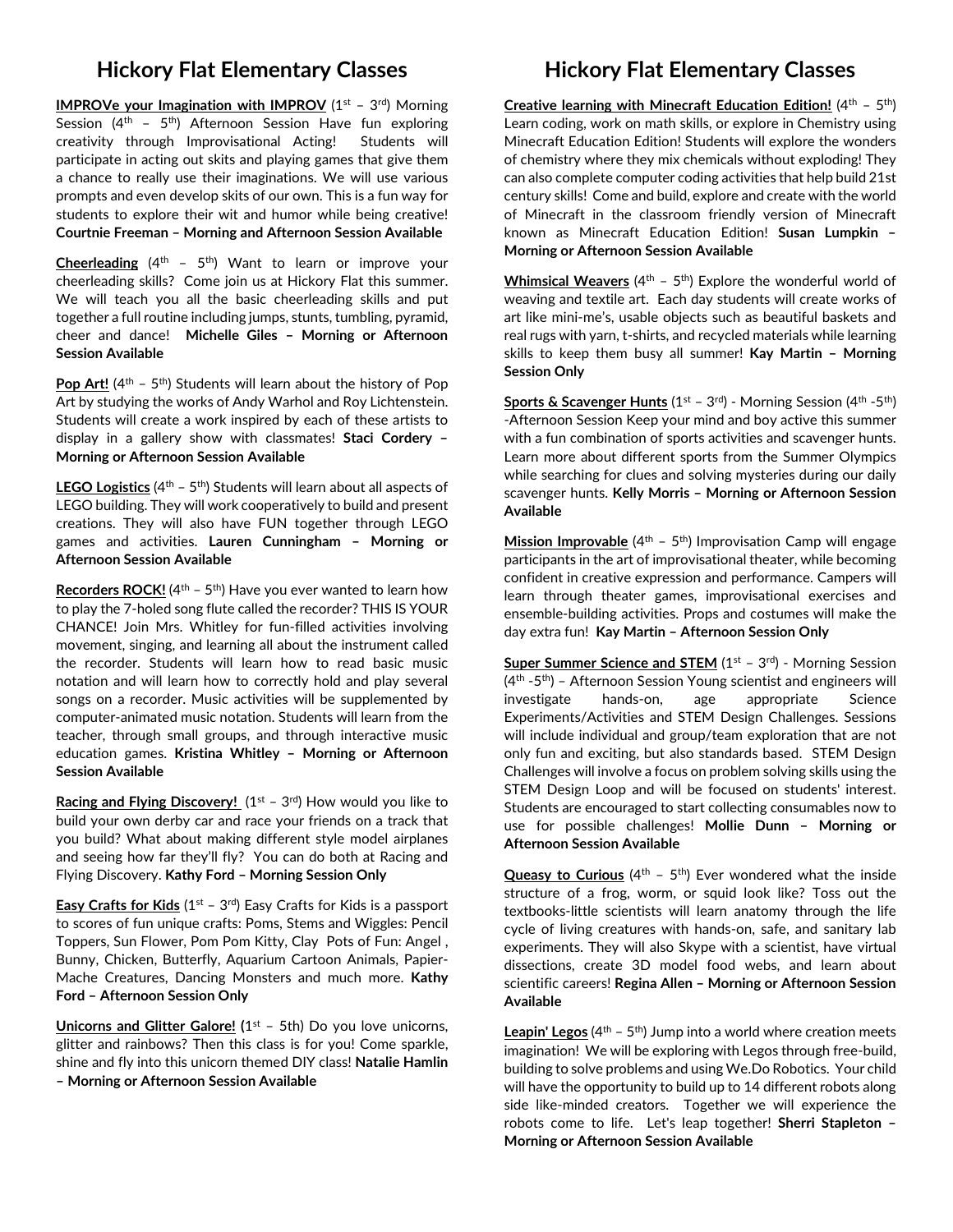#### **Hickory Flat Elementary Classes**

**Unicorns and Rainbows** (1<sup>st</sup> - 3<sup>rd</sup>) Looking for kids who love all things rainbows and unicorns. If this is you, sign up and join in on the fun! Come and explore unicorns and rainbows by creating whimsical crafts, enjoying story time, and hands-on experiments. This session will be filled with plenty of things that sparkle, shimmer, and shine. **Laura Lathem – Morning or Afternoon Session Available**

**Japanology** (4<sup>th</sup> - 5<sup>th</sup>) Do you like Japanese origami, animation, etc.? Then, let's learn more about Japan this summer! Learn basic Japanese such as greetings, basic vocabulary, and culture. We will also make an origami craft and draw an easy animation character in the class. **Miho Paone – Morning Session Only**

**Math Magic** (1<sup>st</sup> – 3<sup>rd</sup>) - Morning Session (4<sup>th</sup> – 5<sup>th</sup>) – Afternoon Session Math Magic uses a hands-on gaming approach that is designed to help children enhance problem-solving skills to build their understanding for multiple math concepts learned throughout the school year. Children will play games with partners and small groups as they learn math through magically captivating games. **Deborah Case – Morning or Afternoon Session Available**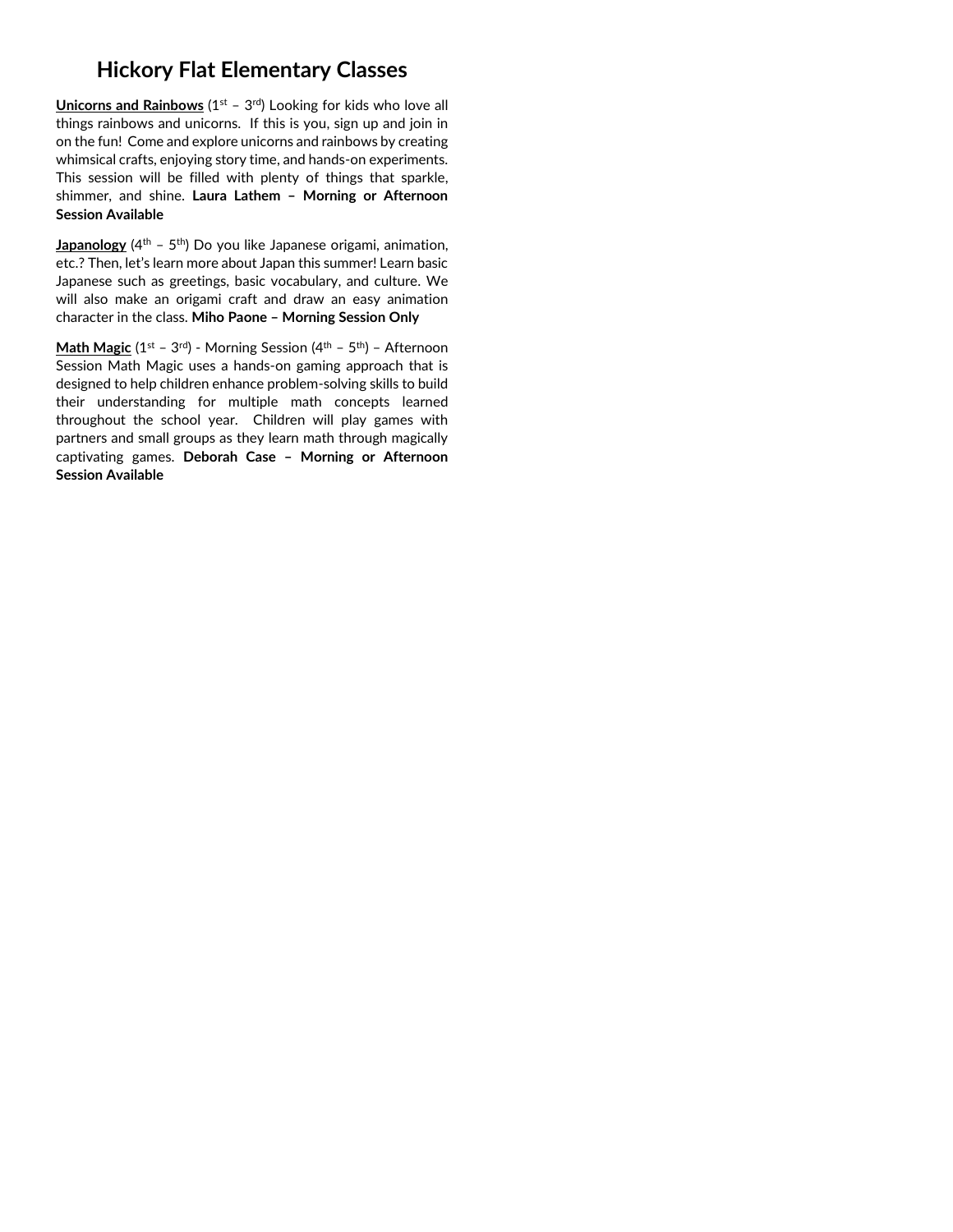#### **Liberty Elementary Classes**

Around the World with Crafts, Food and FUN! (1<sup>st</sup> - 3<sup>rd</sup>) -Morning Session (4<sup>th</sup> -5<sup>th</sup>) - Afternoon Session Students will get an introduction to languages and cultures through food, arts and crafts. We will explore 6 continents and over 10 different countries! Around the World is designed to expose students to beginning conversational language, delicious food (usually something sweet!) and hands-on crafts to take home in a safe and creative environment. World travelers will learn about famous people from different countries, participate in international Skype field trips and so much more! So, grab your passport and let's go on an adventure! **Jessica Grant-Tweedie – Morning or Afternoon Session Available**

**The Tasting Table** ( $1<sup>st</sup> - 3<sup>rd</sup>$ ) A cooking camp that encourages children to think outside of the box when creating their own versions of recipes to enjoy! Come along as we use books to guide our way to a new world of delicious meals from appetizers to dessert! Campers will leave with their very own chef apron, chef hat, and creative recipe book featuring their favorites from the week. **Brittany Holton – Morning Session Only**

**Hablas Espanol?** (1<sup>st</sup> - 3<sup>rd</sup>) Students will take a unique traveling experience around different Hispanic countries. Children will embark on a memorable cultural adventure while learning/practicing the Spanish language. **Mirtha Sanchez – Morning or Afternoon Session Available**

Back Yard All-Stars; Team Sports (1<sup>st</sup> - 5<sup>th</sup>) This non-stop, action-packed camp allows students to experience a variety of team sports. Each day, students will learn the rules of various sports, engage in skill builders, and put their new skills to the test through exciting games. We will also encourage good sportsmanship through character words of the day. We will end the week with the ultimate team sports tournament!! ALL skill levels are welcome- come join the fun! **Paige Chandler and Meredith Rocker – Morning or Afternoon Session Available**

**Craft-a-licious** (1<sup>st</sup> - 3<sup>rd</sup>) Do you enjoy making fun crafts and delicious snacks? Of course you do! In this class we will be creating different crafts and snacks that go together! How cool! Imagine, Shrinky Dink flower jewelry with dirt cake, ice cream painting and homemade ice cream…and so much more! **Valerie Pfeffer and Kelly Smith – Morning Session Only**

 $\overline{A}$  Sea of Fun (4<sup>th</sup> - 5<sup>th</sup>) Do you love the beach or pool? If your answer is yes, come and create some awesome beach/pool essentials like a tie-dyed beach towel and shirt. In addition, we will be creating some cool beachy crafts like sand art, beach paintings and a beach themed wreath that will make you feel as if you are dipping your toes in the water. **Kelly Smith and Valerie Pfeffer – Afternoon Session Only**

**StarBOOKS Cafe!** (4<sup>th</sup> - 5<sup>th</sup>) STARBOOKS Café- Calling all Book Baristas! STARBOOKS is looking for excited readers to create new book inspired café treats! We will be making Fantasy Fruit Parfaits, Informational Iced Sugar Cookies, Central Message Cupcakes and more! Each day our Baristas will make a new recipe, enjoy their yummy creations, design a take home recipe book, and read a latte along the way! Baristas will receive their very own green apron to make it official! **Brittany Holton – Afternoon Session Only**

#### **Liberty Elementary Classes**

**Hip Hop Summer Stomp**  $(1^{st} – 5^{th})$  Do you like music? Do you like to dance? Start your summer in a rockin' way! We will be movin' and groovin' in this class! Come learn hip hop dance techniques and popular dances. Plus take home a video of YOU performing a dance routine you learned this week! **Tiffany Wilson and Brianna Porter – Morning Session Only**

**STEAM Ahead for Superheroes!** (1<sup>st</sup> – 3<sup>rd</sup>) – Morning Session (4<sup>th</sup>) – 5<sup>th</sup>) – Afternoon Session Calling all superheroes! Grab your super skills and join us to save the world with the power of STEAM! Find out if your lungs can hold as much air as Aquaman's; if you are as strong as Wonder Woman; what forces Iron Man and Superman use to fly; how Spider-Man uses a web; and if you can engineer Batman a new Batmobile. You won't want to miss these out-of-this-world experiments and incredible activities where both your wits and imagination will be put to the superhero test. **Karen Garland and Nina Eidson – Morning or Afternoon Session Available**

**Game On** (4<sup>th</sup> - 5<sup>th</sup>) Why just play games online when you can create them? Students will learn how do design, develop, build and play their own digital games in a variety of platforms. They will use apps like Bloxels, OneNote, and Kahoot to create different types of online games. Watch out Fortnite and Minecraft the digital game designers of the future are here! **Stephanie Gauthia – Morning or Afternoon Session Available**

**Mindcraft EDU Competitions** (4<sup>th</sup> - 5<sup>th</sup>) Who doesn't love Mindcraft? Even better, what about making it a competition? Every day, the students will be given a mission to complete. There will be opportunities to work individually and in small groups. **Lyndsey Boden – Morning or Afternoon Session Available**

This and That! (1<sup>st</sup> - 3<sup>rd</sup>) This and That! is jam-packed with exciting activities including arts and crafts, a variety of games, song and dance, and hands on science experiments. Each day will consist of a different theme and will include: S'more Camping Day, Diving into the Ocean Day, Plush Pet Day, Dinosaur Dig Day, and Wacky Water Day. Come and join the excitement with us. You won't want to miss it!! **Amy Catherine Manzella and Jessica DeLuca – Morning or Afternoon Session Available**

**Tie Dye Extravaganza!** (4<sup>th</sup> - 5<sup>th</sup>)- Morning Session (1<sup>st</sup> -3<sup>rd</sup>) -Afternoon Session If you like to rock colors, then this is the program for you! In this program we will be learning and trying out different folds, twists and ties to make the coolest tie dye clothing and accessories. For the rising 3-5 graders we will also learn how to bleach dye! Sign up for a chance to brighten up your wardrobe! **Alaina Beck – Morning or Afternoon Session Available**

**SPACE CAMP - Take a Trip Through Our Extraordinary Universe!** (1<sup>st</sup> - 3<sup>rd</sup>) BLAST OFF! Our rocket has launched, and we are on our way to space. During this class we will become astronauts and see what it is like to live in space. We will conduct several science experiments, complete online research, and create our own solar system. This will be an imaginative and exciting class for all future space cadets! **Gretchen Brennan – Morning or Afternoon Session Available**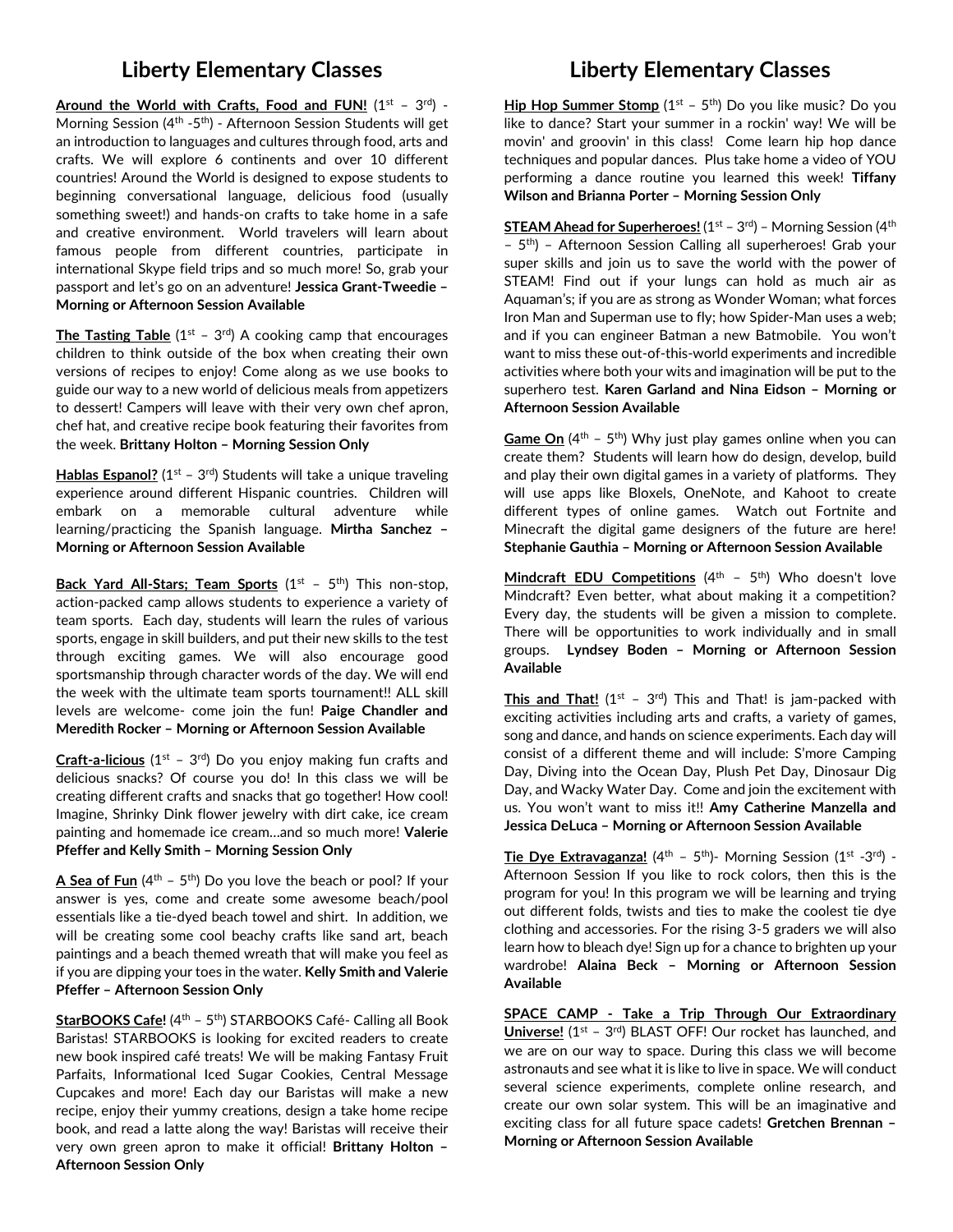#### **Liberty Elementary Classes**

**Lego Mania** (1<sup>st</sup> - 3<sup>rd</sup>) – Morning Session (4<sup>th</sup> -5<sup>th</sup>) – Afternoon Session Let your inner engineering creativity explode in Lego Mania! We offer everything from building challenges to Lego themed art pieces to brick themed snacks. Lego Mania brings together all components of S.T. E. A. M. (science, technology, engineering, art and math) in one fun filled week. **Brandy Thierry and Jean Spencer – Morning or Afternoon Session Available**

**Cup Stack Attack** ( $1^{st}$  –  $5^{th}$ ) Welcome to the wonderful sport of cup stacking! This sport is growing in popularity around the world and it's a lot of fun. Increase your hand eye coordination, beat your best time, have fun competing on teams against other teams. Please join me this summer in a sport that's for everyone. **Michael L'Esperance –Morning or Afternoon Session Available**

Center Stage (1<sup>st</sup> - 2<sup>nd</sup>) - Morning Session (3<sup>rd</sup> - 5<sup>th</sup>) Afternoon Session 1<sup>st</sup> Class: Do you enjoy being creative? In this camp, students will participate in drama activities, such as puppetry and reader's theatre. You will also get the chance to be creative and use your imagination to create fun props to use at camp and home! This camp will expand your imagination, create new friendships and spark your creativity.  $2<sup>nd</sup>$  Class: Do you enjoy being creative and putting on plays? In this camp, students will participate in drama activities and work together to create a masterpiece. Whether you have performed before or not, this camp will spark your creativity, expand your imagination, and build your confidence on stage. **Allison Velie – Morning or Afternoon Session Available**

**Whimsical Weavers** (4<sup>th</sup> - 5<sup>th</sup>) Explore the wonderful world of weaving and textile art. Each day students will create works of art like mini-me's, usable objects such as beautiful baskets and real rugs with yarn, t-shirts, and recycled materials while learning skills to keep them busy all summer! **Ruth Knott – Morning Session Only**

**Mission Improvable** (4<sup>th</sup> - 5<sup>th</sup>) Improvisation Camp will engage participants in the art of improvisational theater, while becoming confident in creative expression and performance. Campers will learn through theater games, improvisational exercises and ensemble-building activities. Props and costumes will make the day extra fun! **Ruth Knott – Afternoon Session Only**

**Edible Science** ( $4<sup>th</sup> - 5<sup>th</sup>$ ) Have you ever wanted to play in the dirt... and then EAT IT? How about taking home a rock to eat and a rock to keep? Come to Edible Science and we will find out how learning about science can be fulfilling (in more ways than one!) **Allison Pitts – Morning or Afternoon Session Available**

Artsy Crafty Fun (1<sup>st</sup> - 3<sup>rd</sup>) - Morning Session (4<sup>th</sup> - 5<sup>th</sup>) -Afternoon Session The students will express themselves in a variety of art media. There will be some instruction with lots of room for your child's individual creativity. The medias will include (but are not limited to) each of the following; painting, beading, STEM building/design, weaving and paper crafts. Join us for some kid-interesting arts and crafts projects. **Holly Clarisse – Morning or Afternoon Session Available**

#### **Liberty Elementary Classes**

**Unicorns and Rainbows** (1<sup>st</sup> – 3<sup>rd</sup>) Looking for kids who love all things rainbows and unicorns. If this is you, sign up and join in on the fun! Come and explore unicorns and rainbows by creating whimsical crafts, enjoying story time, and hands-on experiments. This session will be filled with plenty of things that sparkle, shimmer, and shine. **Jennifer Rice – Morning or Afternoon Session Available**

**CATCH ON TO CODING**  $(1^{st} – 3^{rd})$  "Catch on to Coding" is a class in which students will learn the creative process executed by computer programmers to tell a computer how to perform a task. Building on basic vocabulary for coding and programming like byte, bit, binary, and coordinates, students will begin creating directions and code. "Catch on to Coding" will start without computers. Then, using a variety of websites and apps on the iPad, activities will progress to code the robots named Dot and Dash. Join us as we learn to code! According to Steve Jobs, "Everybody in this country should learn to program a computer, because it teaches you how to think." **Pam Morris – Afternoon Session Only**

**GAME ON! Strategy Building Games like Minecraft Edu (1st - 3rd)** – Morning Session (4<sup>th</sup> -5<sup>th</sup>) Afternoon Session Explore the biome worlds of Minecraft Edu to build architectural structures, farm with fractions, and break codes in a Native American world. Create music using coding in Georgia Tech's EarSketch program. Learn the basics of python coding using trinket.io to design beautiful patterns. Play strategy games such Word Up, Square Around, Marble World and others. **April Bryant – Morning or Afternoon Session Available**

**Digital Discovery** (4<sup>th</sup> - 5<sup>th</sup>) Come explore entertaining computer programs like Adobe Spark, Canvas, Bitmoji and engaging apps like Drawing Desk, HelloChalk, and PicCollage. And so much more! We will be creating, drawing, writing, and painting amazing projects and learning so much! **Belinda Callahan – Morning or Afternoon Session Available**

**Future Scientist Explorers** (1<sup>st</sup> – 3<sup>rd</sup>) – Morning Session (4<sup>th</sup> -5<sup>th</sup>) Afternoon Session If you love Science adventures then Future Scientist Explorers is the camp for you! Join us for a week full of exploration and hands-on experiences you will never forget. Rockets, fossils, structure building, volcanoes, backyard exploring, and of course a day of plasma, slime, and ice cream. Future Scientist is designed for young Scientist to learn, explore, and experience hands-on activities in a fun environment. **Tessa Allen – Morning or Afternoon Session Available** 

**Junkyard Wars** (1<sup>st</sup> – 3<sup>rd</sup>) – Morning Session (4<sup>th</sup> -5<sup>th</sup>) In this ecofriendly S.T.E.M. program students will recycle common everyday items to create different mechanisms and racers. The program is divided into a series of challenges where students will compete to accomplish specific tasks and goals. Each challenge combines environmental principles, physics, and basic elements of design and engineering. After mastering the basic concepts, students will face a final challenge to earn the title Junkyard Warrior and become protectors of the environment. **Whitney Amos – Morning or Afternoon Session Available**